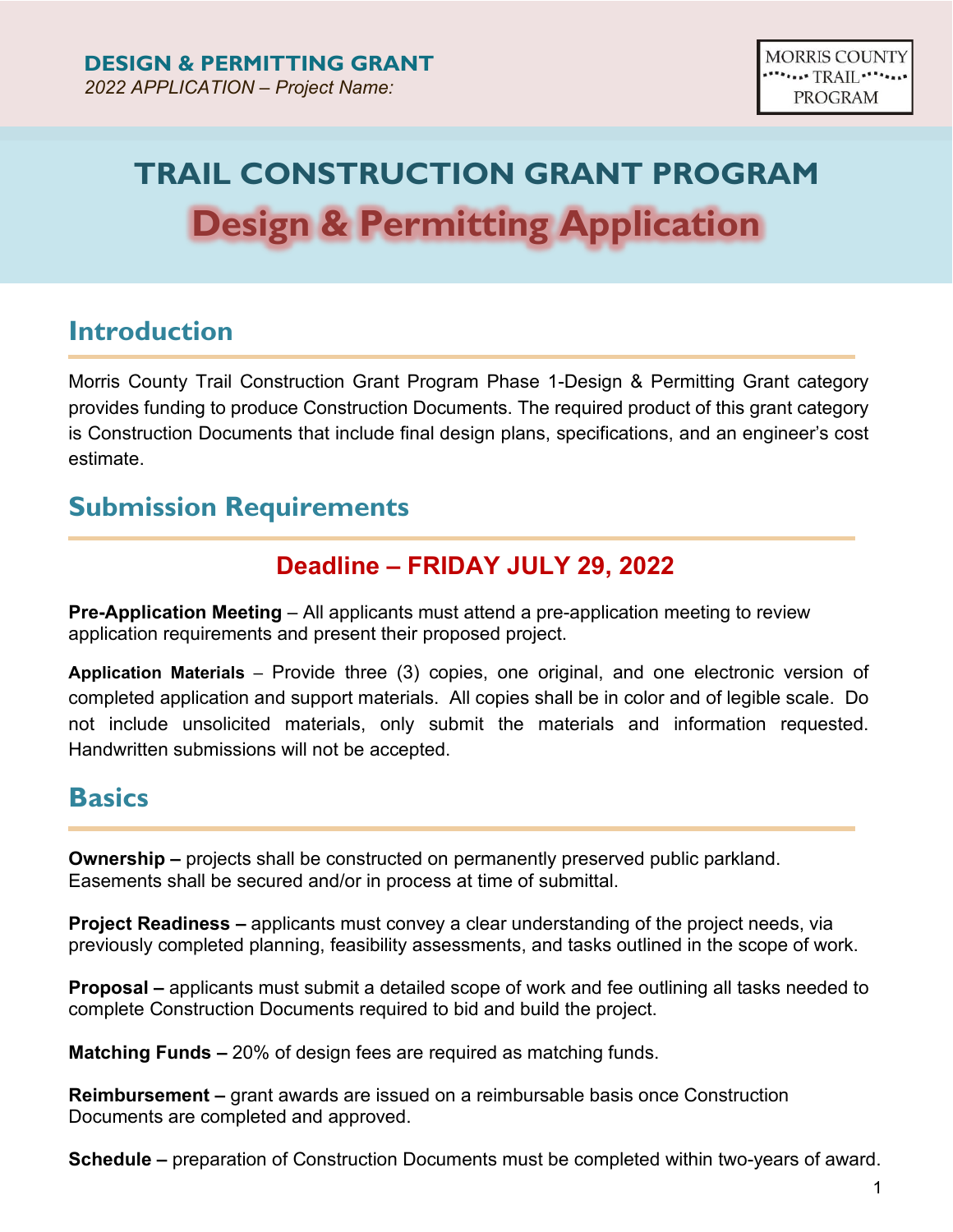# **1) Applicant Information**

| <b>Municipality:</b>              |         |        |  |
|-----------------------------------|---------|--------|--|
| Name Project Contact:             |         | Title: |  |
| Address:                          |         |        |  |
| City:                             | State:  | Zip:   |  |
| Phone:                            | E-mail: |        |  |
|                                   |         |        |  |
| <b>Project Designer/Engineer:</b> |         |        |  |
| Name of Project Engineer:         |         |        |  |
| Address:                          |         |        |  |
| State:<br>City:<br>Zip:           |         |        |  |
| Phone:<br>E-mail:                 |         |        |  |

### **2) Project Information**

Project Name:

Project Type: (Check all that apply from below)

**a. New Construction** – design of a new trail facility

**b. Trail Enhancement** – design of improvements to an existing trail that will provide for increased capacity and/or access. In-kind replacement and deferred maintenance are not eligible.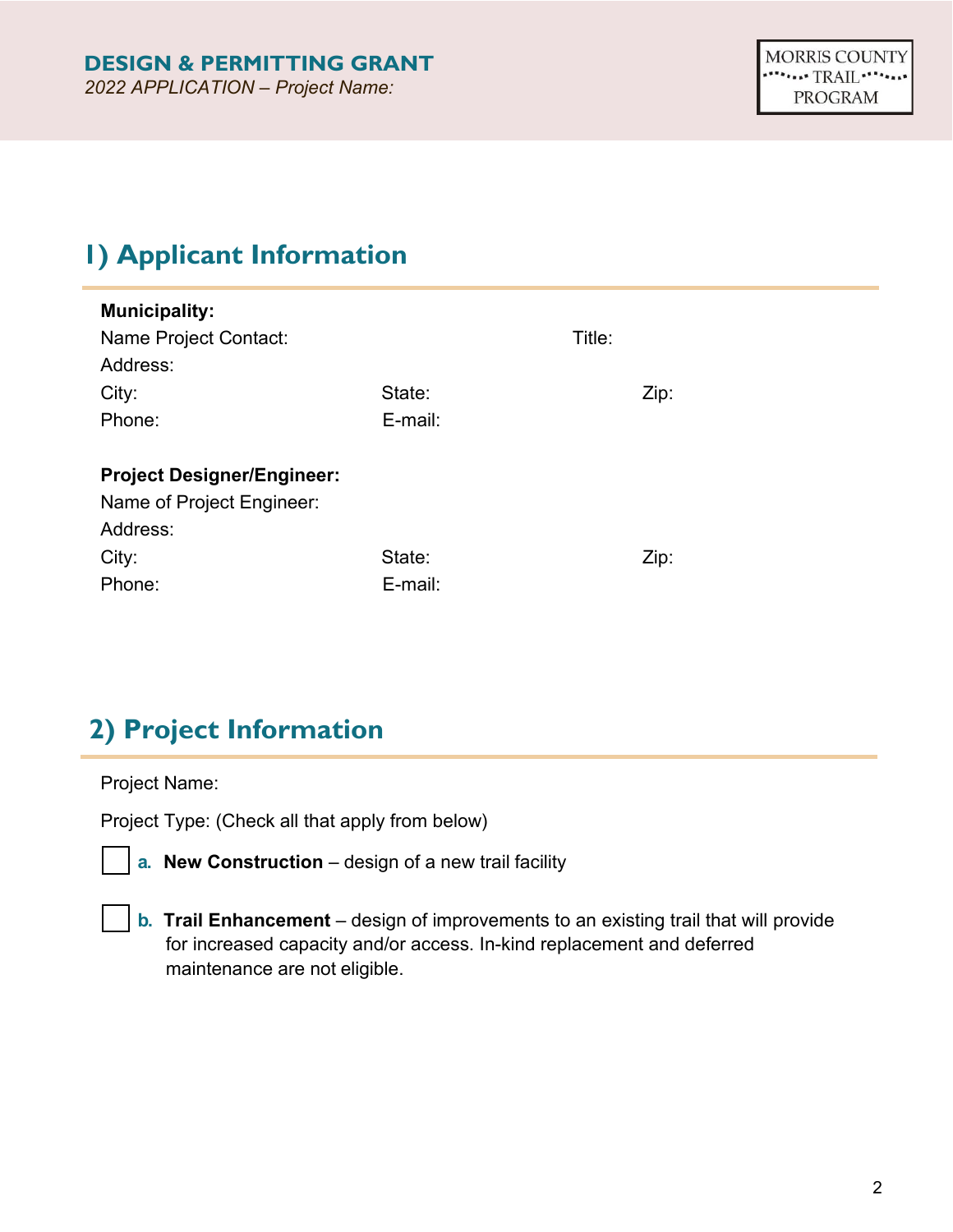### **3) Project Description**

Provide a brief description of the proposed trail project including goals and overall approach that speaks to how major challenges and construction features will be addressed. Applicants submitting under the Trail Enhancement category shall also include justification of how proposed trail project will increase capacity and/or become ADA compliant. Use additional space in Appendix A to provide more details of your project if necessary.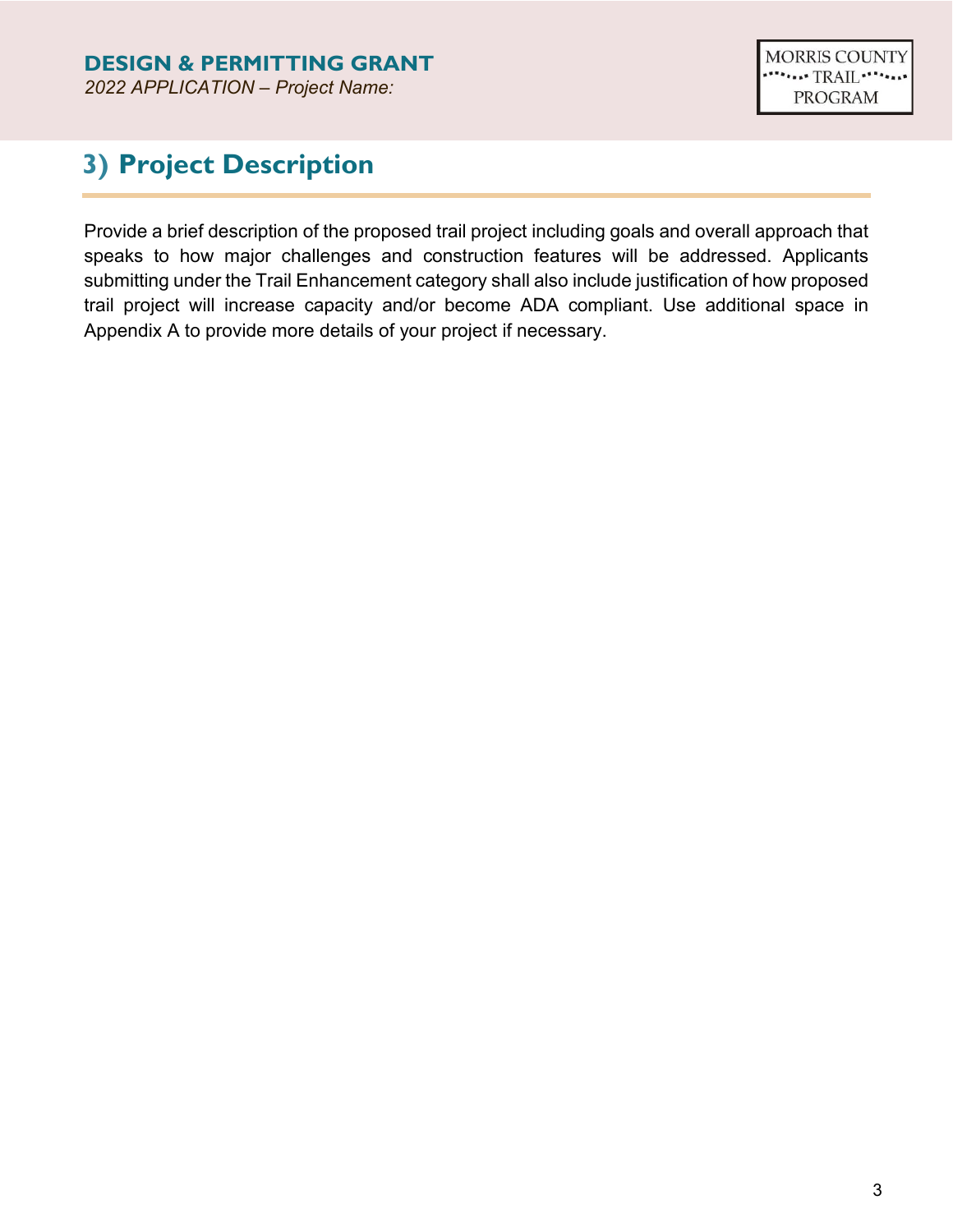**a. Project Development Phase** – Using the chart below, identify what phase of development best describes the **current status** of your project.



**b. Project Feasibility** – When reviewing applications, the Trail Construction Grant Advisory Committee tends to give preference to those projects that convey a clear understanding of the specific needs of the project and is ready to begin the Preliminary Design phase. Meaning, applicants have assessed the viability of their trail project by exploring and evaluating opportunities and constraints via feasibility assessments, including alternative alignments if applicable.

Provide a description and support documentation of all previous research, investigation, planning and analysis that has been completed to verify the feasibility of constructing your trail project. Also, describe alternatives considered and how this project was chosen.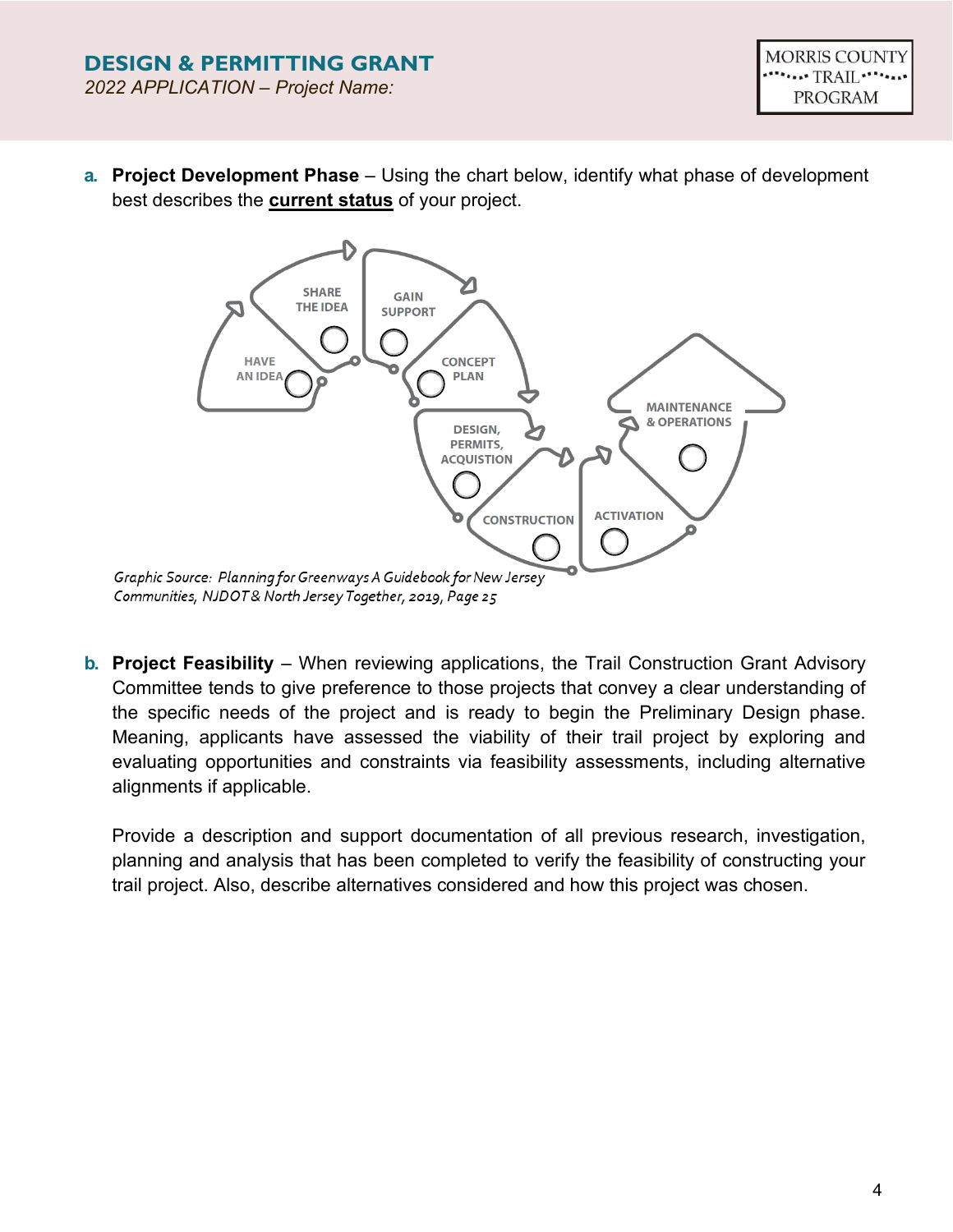### **DESIGN & PERMITTING GRANT**

*2022 APPLICATION – Project Name:*

# **4) Funding Strategy**

Provide a description of the funding strategy and resources that will used to meet the required 20% matching funds. Also, outline the anticipated long-term funding strategy being considered to complete construction of the project.

- **a. Matching Funds (20% minimum)** a minimum of 20% matching funds of total design fee are required. The match can be in the form of cash, other grant sources, in-kind services, or in-direct costs, all of which require verification with this application. See below.
	- When other grant resources are being used to fulfill the required match, applicants must provide a copy of the award letter verifying the amount of award with this application.
	- When using in-kind services to fulfill required match, applicants must provide detailed description and an Evidence of Resource Commitment letter with this application outlining who and what will be provided, including a detailed breakdown of estimated costs of in-kind services being provided.
	- When using in-direct costs to fulfill required match, applicants must include a copy of the scope of services, invoices, and payment verification with this application. All services must be completed and paid at the time of application.
- **b. Long-Term Funding** provide a brief description of the anticipated strategy to fund the construction costs of the project being submitted with this application.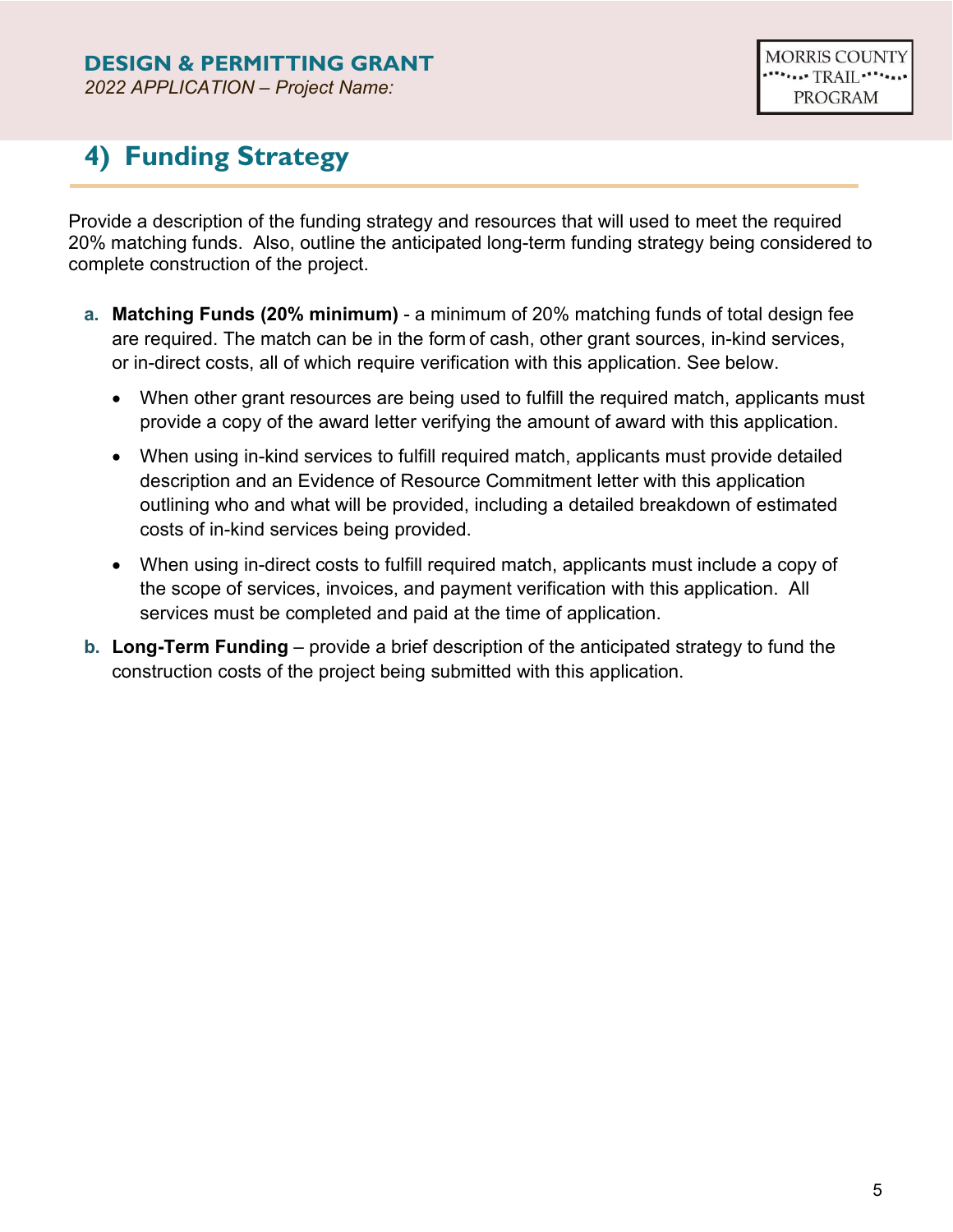# **5) Project Maps & Site Photos**

- **a. Project Location Map** Provide a project map (in color) that clearly illustrates the following information:
	- Block & lot labels
	- Street names labeled
	- Location of proposed and existing trails (local & regional)
	- North arrow & scale
	- Major nearby destinations labeled
	- Locate and label structures and amenities (existing and proposed)
	- Identify existing natural features such as wetlands, topography, water bodies, etc.

Separate from the above provide:

- **b. NJDEP GeoWeb Database Map** Using [Bureau of GIS \(nj.gov\)](https://www.nj.gov/dep/gis/geowebsplash.htm) resource, create a map of the project location and immediate surrounds. Include relevant data layers such as historic, environmental, natural and/or cultural resource that may impact the design and/or construction of the proposed trail project.
- **c. National Wetlands Inventory** Using [\(National Wetlands Inventory \(usgs.gov\)](https://fwsprimary.wim.usgs.gov/wetlands/apps/wetlands-mapper/) resource, create a map of the project location and immediate surrounds to show designated wetland and riparian areas.
- **d. Project Location Photos –** Provide a minimum of 6 photos (with captions) highlighting existing features of the project location as described in Section 3. Include a key noting specific location of each photo.
- **e. Project Video (OPTIONAL)** Provide a digital video (10-minute maximum) highlighting existing conditions of the project location and proposed features as described in Section 3. Include dialog describing video content.

*Applications submitted without the above mapping and photo resources may be deemed ineligible.*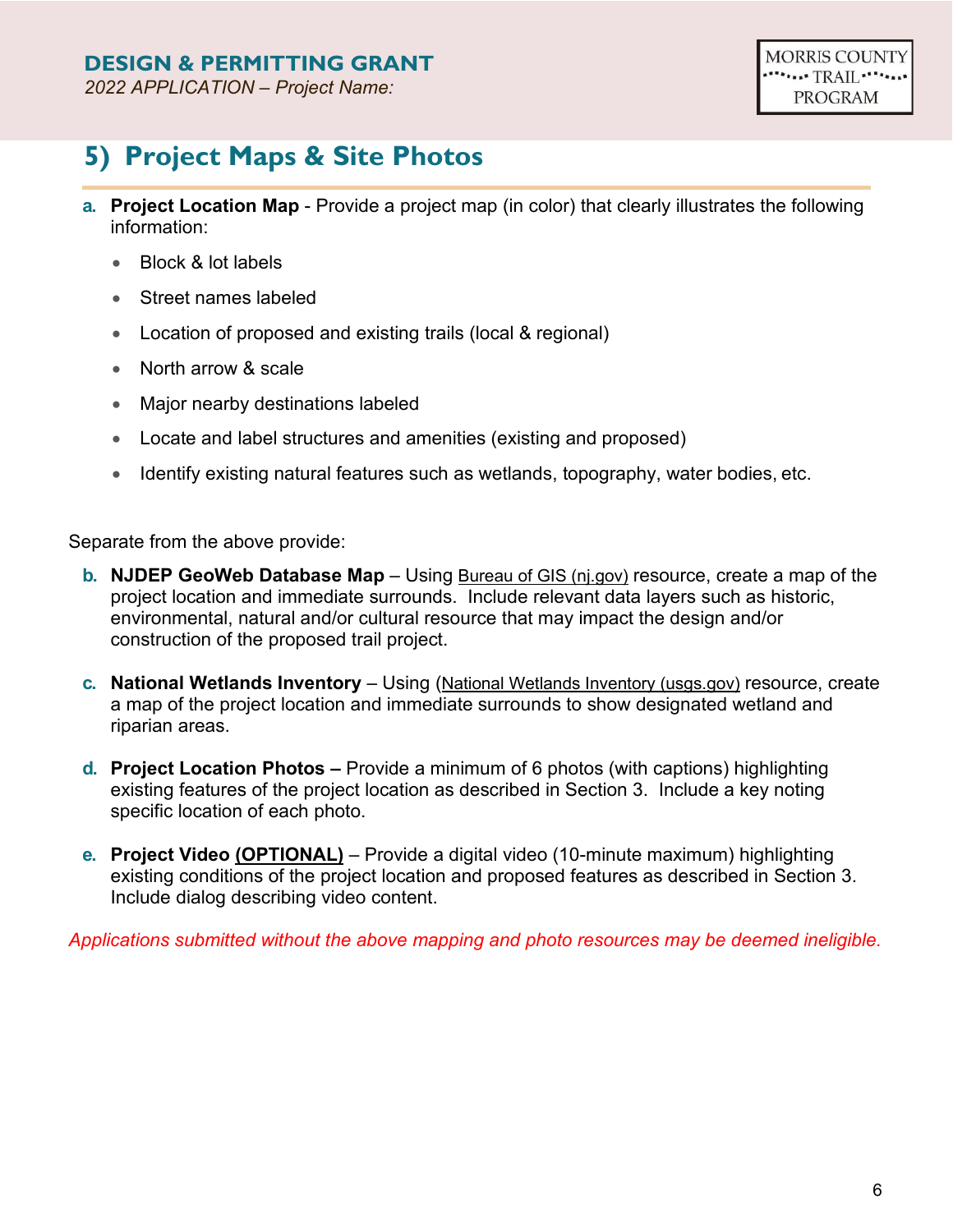### **6)Design Proposal, Fee & Schedule**

The Phase 1-Design & Permitting Grant category provides funding to prepare Construction Documents.

- **a. Design Proposal**  Provide a detailed design proposal outlining specific scope of Professional Services required to prepare Construction Documents including plans, specifications and estimates. The scope of Professional Services shall be as complete as possible to prepare the project for bidding and construction. There should be no ambiguity as to whether a task or deliverable is included within the basic fee. Tasks in the proposal may include, but are not limited to the following:
	- 1. Preliminary and final design
	- 2. Survey (including easement acquisition)
	- 3. Environmental Assessment (wetland delineation, soils, stormwater, etc.)
	- 4. Structural Assessment (if required)
	- 5. Permitting
	- 6. Bid Specifications

Applicants are responsible to obtain all permits required to complete construction. The proposal shall include a summary of anticipated permits and outline an approach as to how they will be obtained. Applicants who do not adequately address an approach to securing permits may be deemed ineligible.

#### *If awarded, additional funds will not be authorized to account for unanticipated tasks and/or services required to complete Construction Documents. Applicants will be required to incur these costs.*

Final plans shall be prepared in accordance with design standards aligned within their designated trail use and class in **Section 9** of this application. The Trail Construction Grant Advisory Committee tends to give preference to those applications that clearly identify relevant design standards that the project will apply to.

The required final deliverables are Construction Documents that include a completed bid package of final design plans, approved permits, specifications, and engineering cost estimate signed and sealed by the preparing licensed professional.

*If awarded, review meetings with program staff shall be held at 30% & 60% completion. Additional meetings may be required.*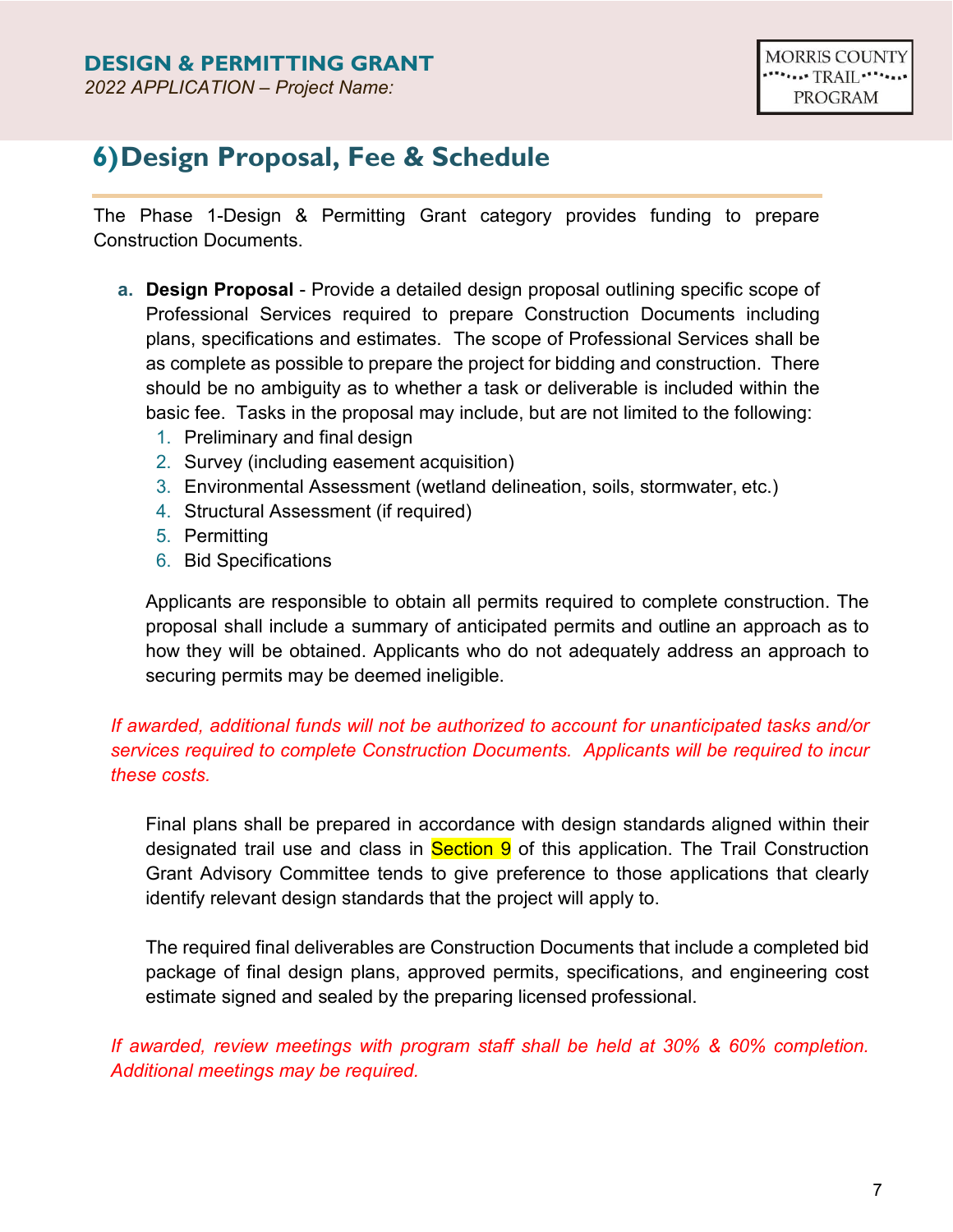**b. Design Fee** - The proposal shall also include a detailed breakdown of all associated fees for scope of Professional Services outlined. Lump sum and line item estimates are not acceptable and will not be considered. Applicants who do not provide detailed breakdown of fees may be deemed ineligible. Permit fees are not eligible for funding and shall not be included in fee breakdown.

Design fees shall reflect the complexity of a project's needs. Applicants must justify and document requested fees within the application and design proposal. Applications without demonstrated justification may be deemed ineligible.

Design fees are capped at 15% of estimated construction costs.

#### *If awarded, the scope of work and associated fees submitted with this application will be used as the basis for reimbursement of grant funds.*

- **c. Design Schedule**  The proposal shall include a schedule of completion for each scope of work item through final deliverables. *Awarded grants will have two-years to complete Phase 1-Design & Permitting.*
- **d. Construction Cost Estimate**  Applicants shall submit a preliminary construction cost estimate using the Engineering Cost Estimate Form provided on the program website [2021-trail-construction-cost-estimate-form-final-backup.xlsx \(live.com\)](https://view.officeapps.live.com/op/view.aspx?src=https%3A%2F%2Fwww.morriscountynj.gov%2Ffiles%2Fsharedassets%2Fpublic%2Fdepartments%2Fplanning-amp-preservation-trail%2F2021-trail-construction-cost-estimate-form-final-backup.xlsx&wdOrigin=BROWSELINK) or similar of equivalent detail. This estimate shall be used as the basis for maximum design fee allowable.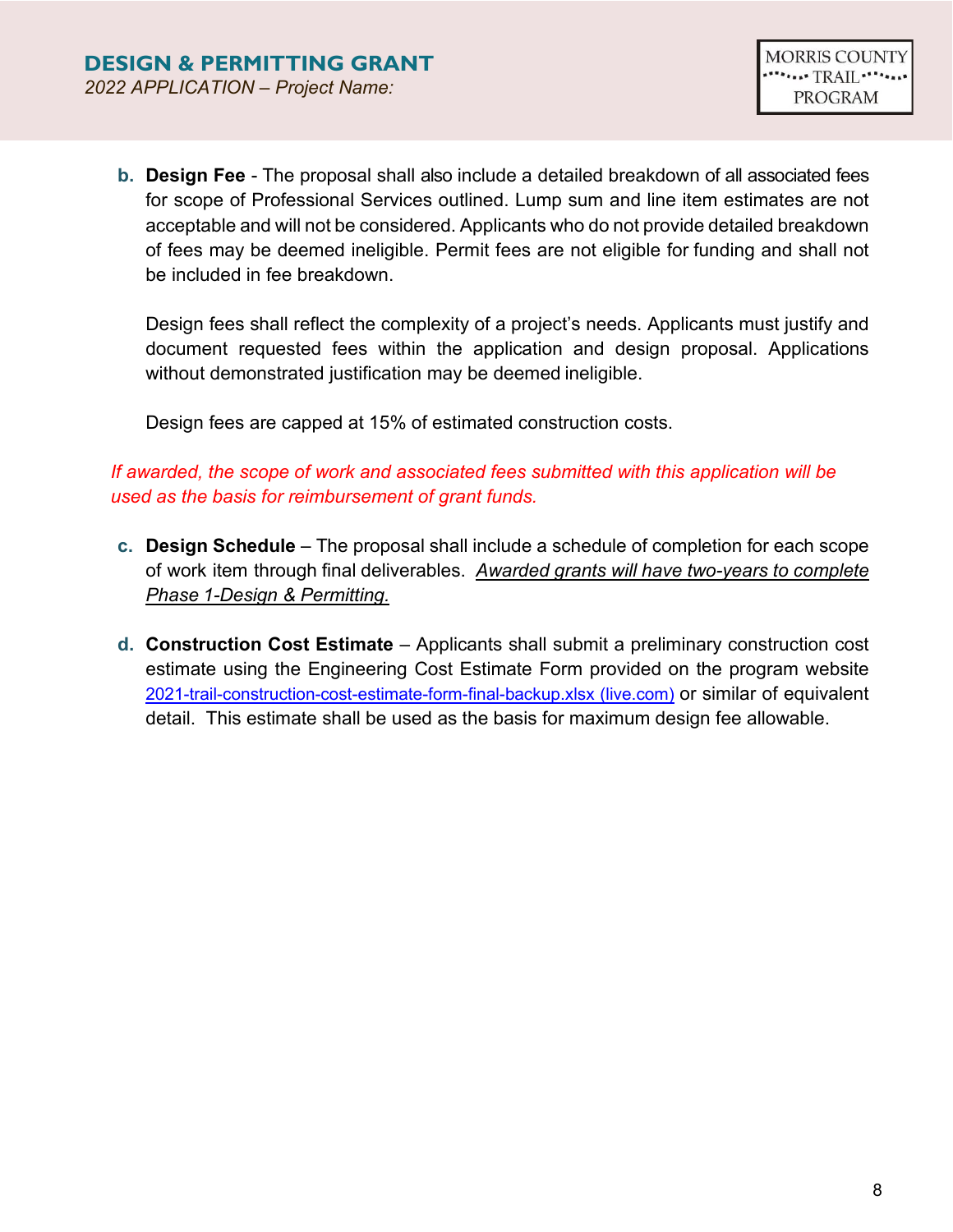# **7)Project Team**

The design proposal, fee, schedule, and cost estimate shall be prepared by an experienced licensed professional trained in planning, designing, and construction of trail facilities.

When reviewing applications, the Trail Construction Grant Advisory Committee gives preference to those applicants that have partnered with licensed professionals with proven trail experience. Receipt of a previous trail grant awards does not qualify as proven trail experience.

Clearly identify all of the firms who will be working on the proposed project and their specific responsibilities for each portion of scope of Professional Services. Identify key members of the project team and their specific roles in the project. Provide resumes for all Project Managers, and key personnel that include each individual's demonstrated experience with trails. Separately, provide qualifications documenting the project teams previous project experience specifically related to trail planning, trail design, and trail construction.

*If awarded, the primary point of contact for all communication on the grant project shall be a municipal employee. Consulting professionals and volunteers are not eligible for this role.*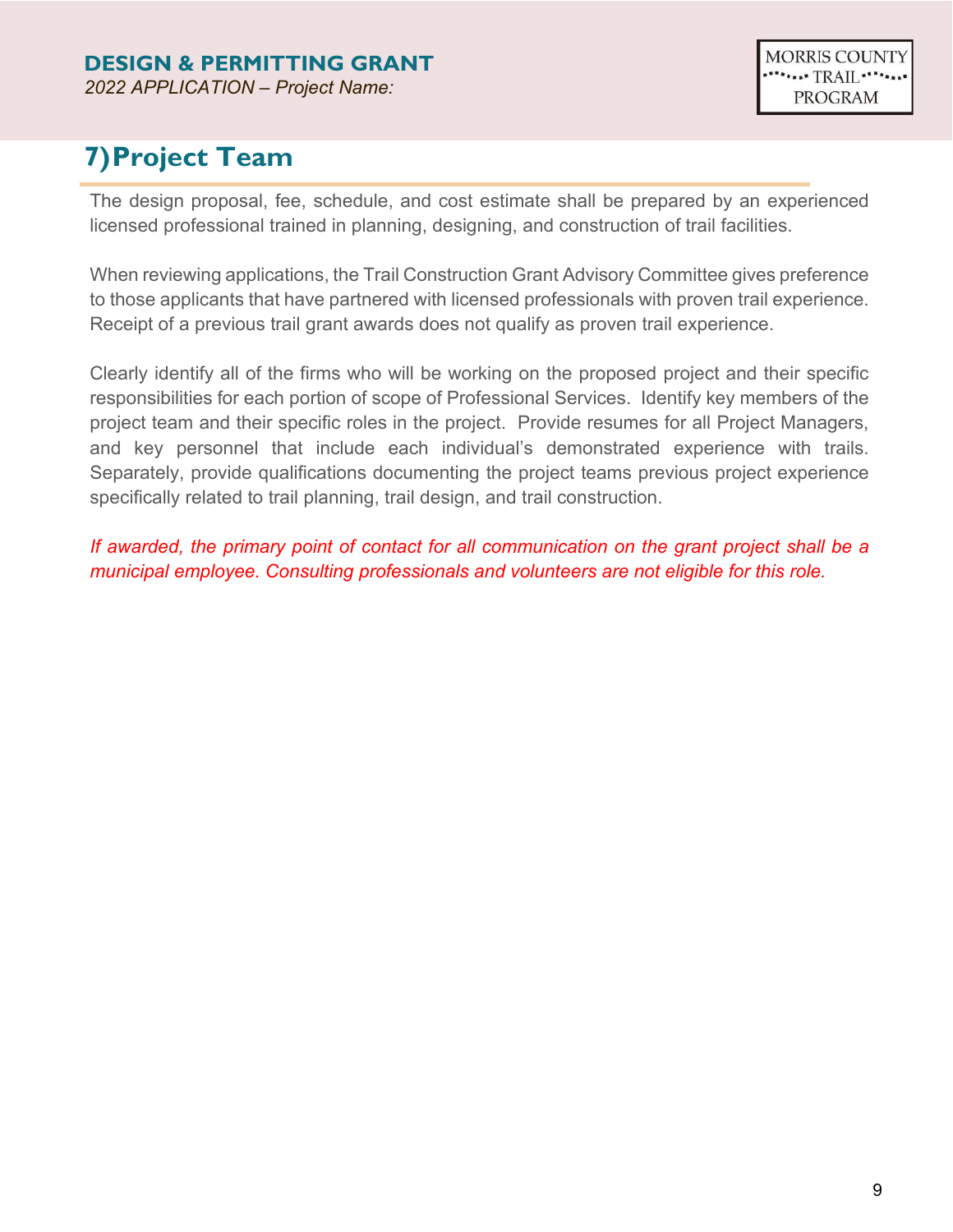### **8)Project Costs, Match & Requested Grant**

Provide the following information regarding the project design fee, required match and the grant amount being requested.

- **a. Design Fee**  Below list the design fee for the scope of Professional Services as detailed in Section 6 of this application.
	- Design fees shall reflect the complexity of a project's needs. Applications without demonstrated justification may be deemed ineligible.
- **b. Matching Funds** Below list the matching funds being provided as detailed in **Section 4** of this application. Applicants must provide a minimum of 20% match of total design fee is required.
- **c. Requested Grant** Below summarize the requested grant amount by subtracting the required match from the total design fee.
	- Maximum grant request is 15% of estimated construction costs.

| <b>Design Fee:</b>        | (max 15% of construction costs)          |
|---------------------------|------------------------------------------|
| Matching Funds -\$        | $(20\% \text{ of design fee (minimum))}$ |
| <b>Requested Grant \$</b> | (fee minus match)                        |

*Applications lacking adequate documentation of costs may be deemed ineligible.*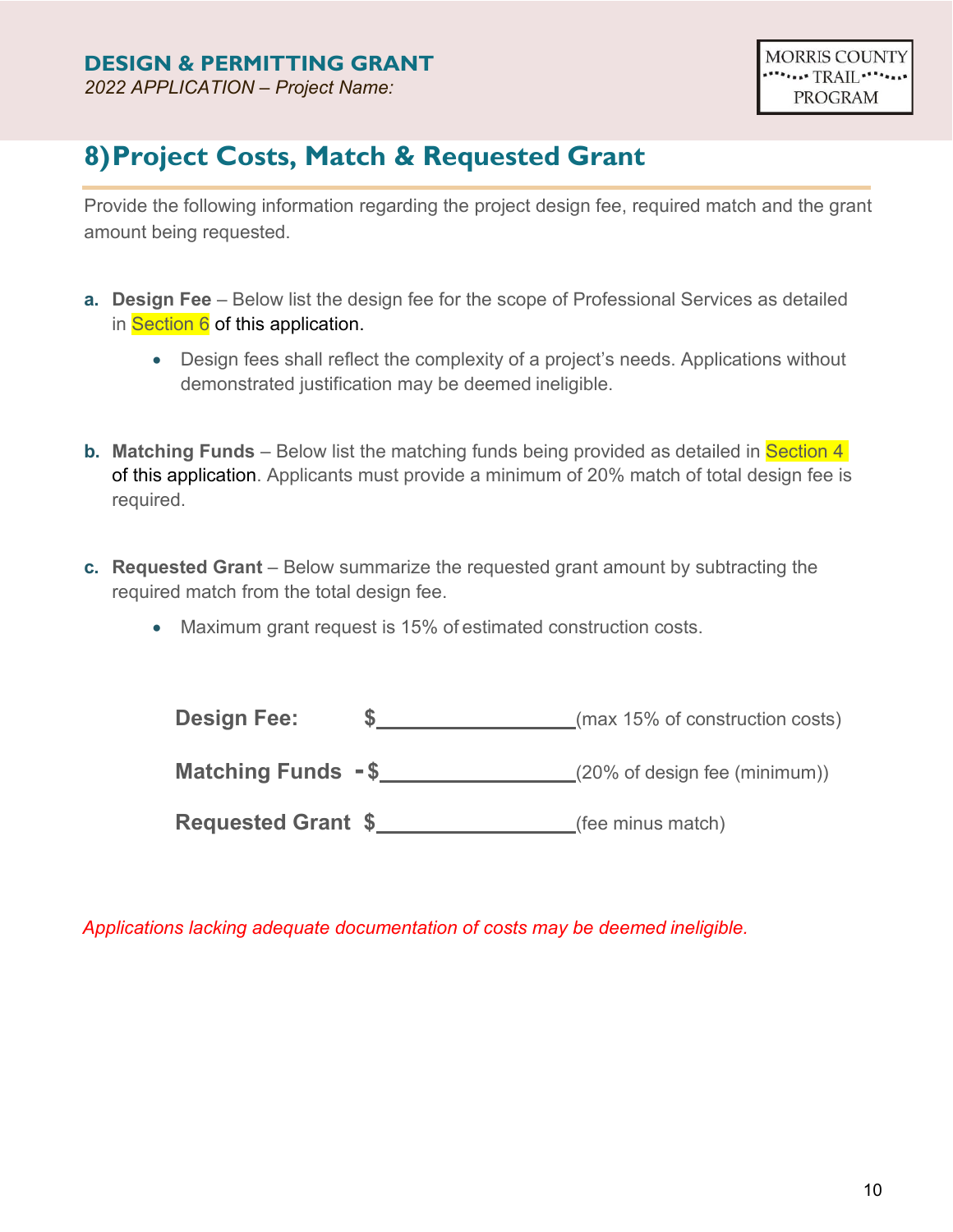# **9) Trail Design Intent**

Provide the following information related to the design intent of the proposed trail project.

**a. Trail Class** – trail class generally reflects the scale of the trail development and represents the intended design approach. There are five Trail Classes, ranging from the least developed (Class 1) to the most developed (Class 5).

Select the Trail Class that most closely represents the trail of the proposed project. A project may have more than one Trail Class. Select all that apply. See U.S. Forest Service Trail Fundamentals-Design Parameters matrix on Program Webpage to assist with the selection of Trail Class and Designated Use. [Trail Fundamentals and Trail Management](https://www.morriscountynj.gov/files/sharedassets/public/departments/planning-amp-preservation-trail/1623-3801_trailfdmltmo_sec508_11-14-16_150dpi.pdf) [Objectives \(morriscountynj.gov\)](https://www.morriscountynj.gov/files/sharedassets/public/departments/planning-amp-preservation-trail/1623-3801_trailfdmltmo_sec508_11-14-16_150dpi.pdf)

| <b>CLASS TYPE</b>                                | <b>DESCRIPTION</b>          | <b>LENGTH</b><br>(feet/mile) |
|--------------------------------------------------|-----------------------------|------------------------------|
| <b>Trail Class 1:</b>                            | <b>Minimally Developed</b>  |                              |
| <b>Trail Class 2:</b>                            | <b>Moderately Developed</b> |                              |
| Trail Class 3:<br><b>Developed</b>               |                             |                              |
| <b>Trail Class 4:</b><br><b>Highly Developed</b> |                             |                              |
| <b>Trail Class 5:</b>                            | <b>Fully Developed</b>      |                              |

**b. Designated Use** – Identify the designated user type(s) that will be accommodated in the design of the proposed trail. There can be more than one designated type of user, which is defined as mixed use. Relevant design standards shall be applied to specific user type(s).

| <b>NON-MOTORIZED</b> |                                         | <b>MOTORIZED</b> |                                                 |
|----------------------|-----------------------------------------|------------------|-------------------------------------------------|
|                      | Pedestrian/Hiker                        |                  | <b>Motorized</b><br>(off-road use)              |
|                      | <b>Biking/Mountain</b><br><b>Biking</b> |                  | ATV (all-terrain<br>vehicle or quad)            |
|                      | Equestrian                              |                  | <b>Off Highway Vehicle</b><br>(OHV-jeeps, etc.) |
|                      | <b>Mixed Use</b>                        |                  |                                                 |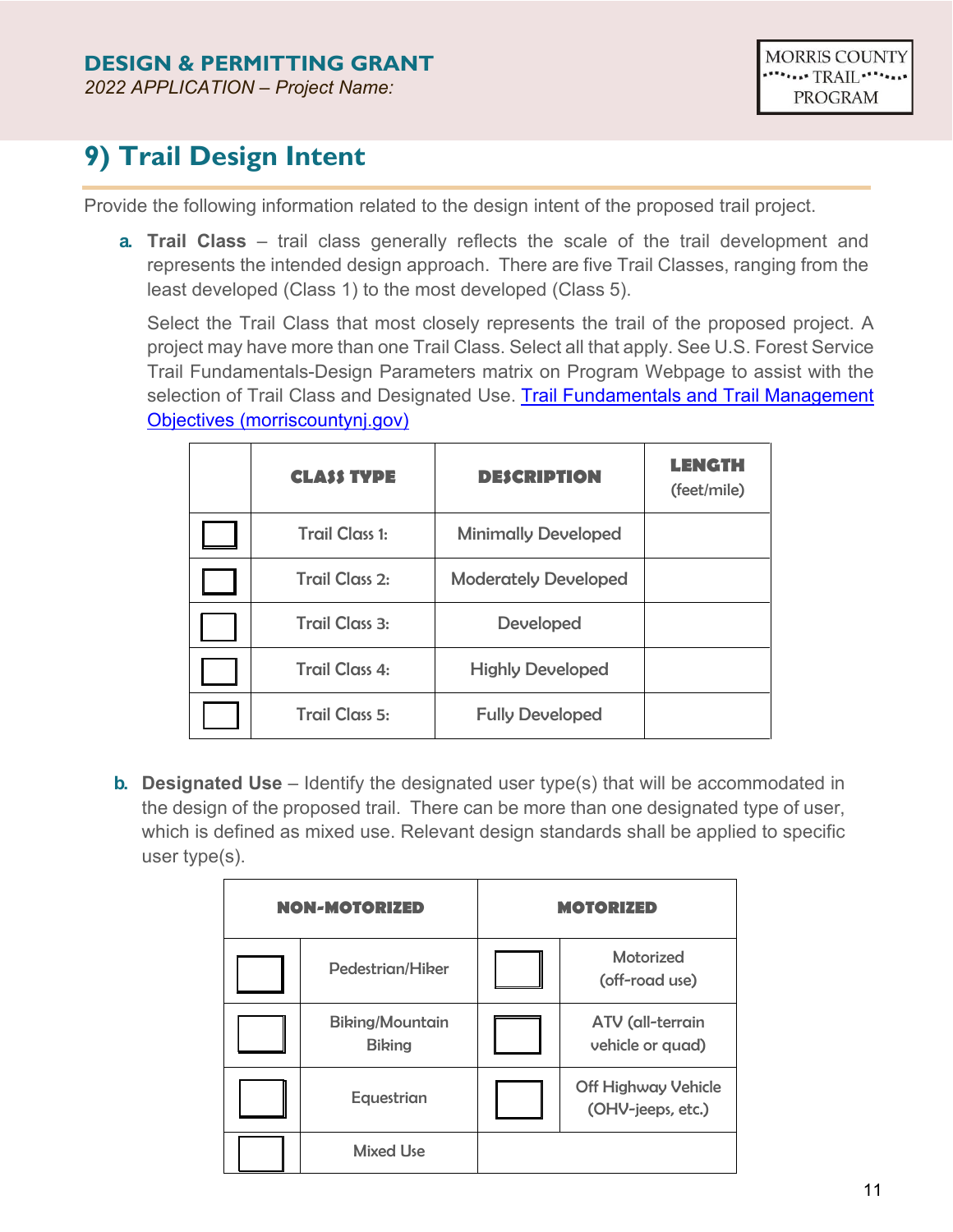**c. Surface Type** – Below select the type(s) of surfaces used and length of each type. This should be consistent with trail class and user type.

| <b>IMPERVIOUS SURFACE</b> |                              | <b>POROUS SURFACE</b>        |                              |
|---------------------------|------------------------------|------------------------------|------------------------------|
| <b>TYPE</b>               | <b>LENGTH</b><br>(feet/mile) | <b>TYPE</b>                  | <b>LENGTH</b><br>(feet/mile) |
| Concrete                  |                              | Wood Chips/<br><b>Mulch</b>  |                              |
| Asphalt                   |                              | Gravel/<br><b>Stone Dust</b> |                              |
| <b>Boardwalk</b>          |                              | <b>Native Soil</b>           |                              |
| Other                     |                              | <b>Porous Pavement</b>       |                              |

**d. Design Features** – Below provide details for the design features proposed. This should be consistent with trail class and user type.

| FEATURE                             |  |
|-------------------------------------|--|
| Trail Width (inches/feet)           |  |
| <b>Target Grade (percent)</b>       |  |
| <b>Clearing Width (feet/inches)</b> |  |
| <b>Shoulder Width (feet/inches)</b> |  |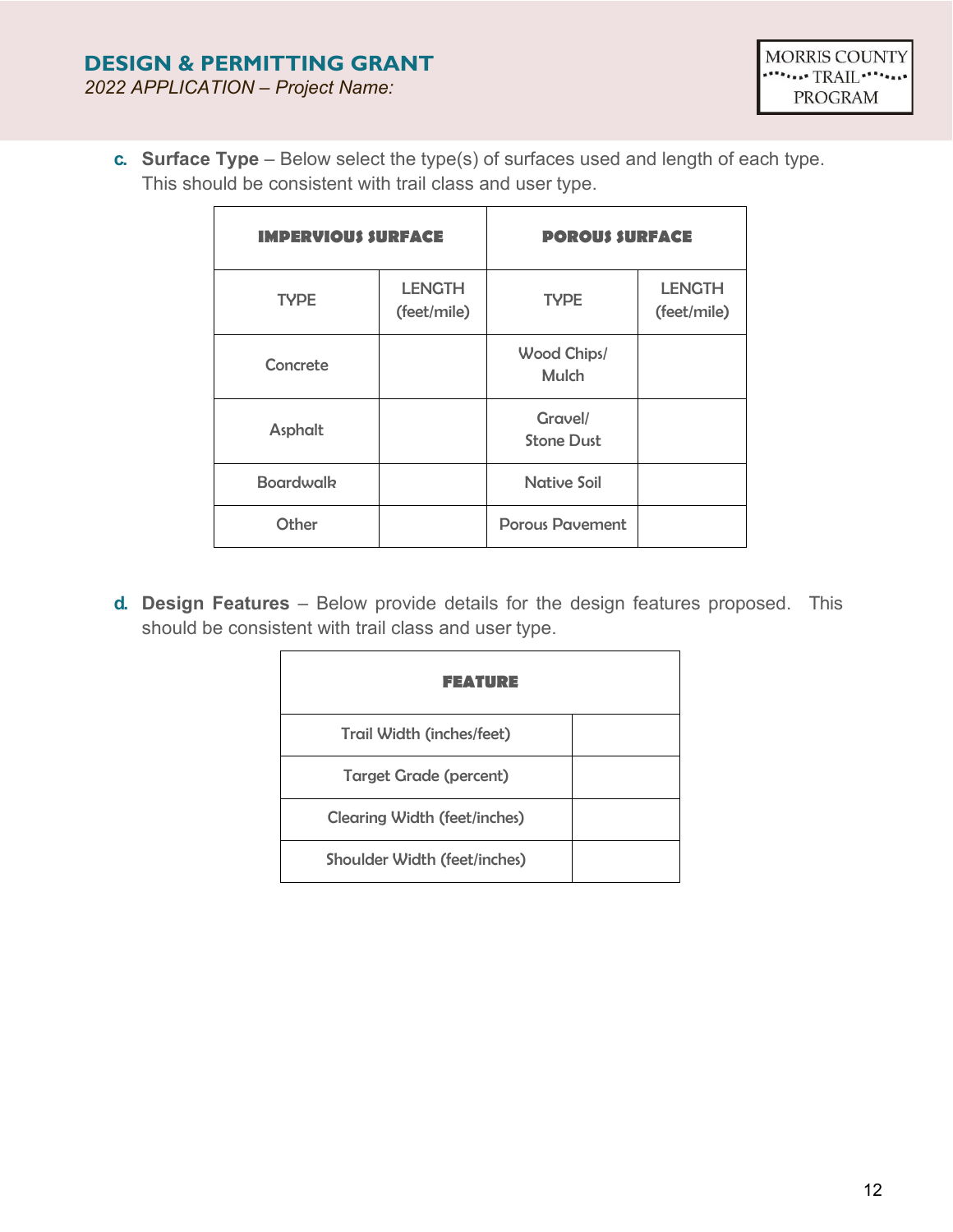### **10) Support Documentation**

Provide the following information related to the support and approval of the proposed trail project and grant submission.

- a. **Governing Body Resolution** Provide a Governing Body Resolution supporting the advancement of the design for the proposed trail project and approval to apply to the Morris County Trail Construction Grant. The resolution shall include an acknowledgement that the municipality is responsible to provide advanced funding of the entire project and that the grant will be distributed as a reimbursement upon the satisfactory completion of Construction Documents.
- b. **Evidence of Resource Commitment**  Provide an "Evidence of Resource Commitment" letter endorsed by an official agent for all groups, agencies, and entities providing in-kind services to complete the project. The letter shall outline what specific services will be provided along with estimated costs associated with these services. This shall be consistent with the information outlined in Section 4 of this application.

This includes letters from managers of internal divisions expected to complete work on the project such as engineers, DPW and/or maintenance crews, etc.

c. **Agency Authorization** – If applicable, provide a letter from the agency of ownership confirming approval to allow the proposed trail to cross a public road/public right-of-way.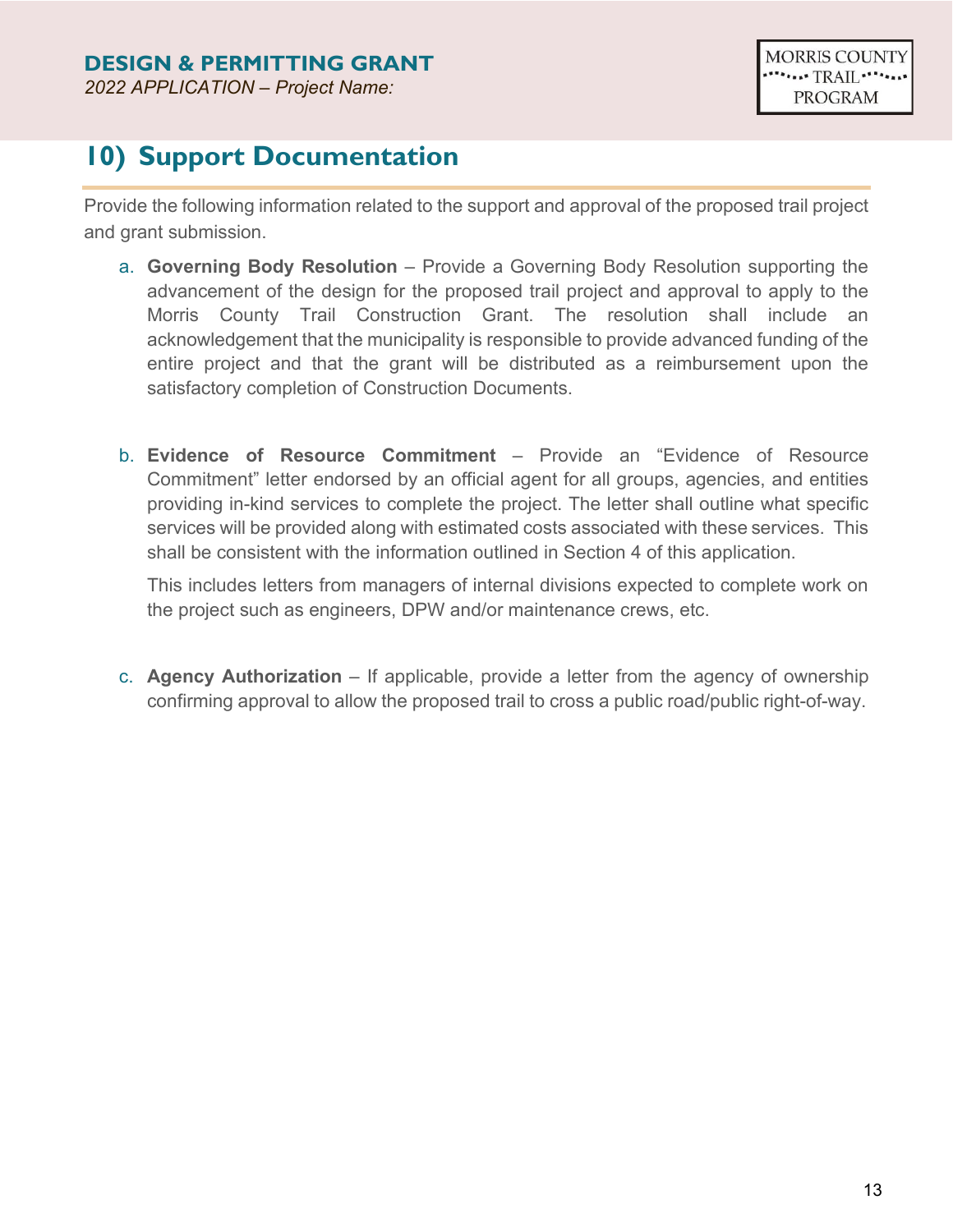### **11) Required Signatures**

Provide the following signatures responsible for endorsing the contents of this application.

| a. Name of Mayor (Print)                  |      |  |
|-------------------------------------------|------|--|
| Signature of Mayor                        | Date |  |
|                                           |      |  |
| <b>b.</b> Name of Project Contact (Print) |      |  |
| <b>Signature of Project Contract</b>      | Date |  |
|                                           |      |  |
| c. Name of Licensed Professional (Print)  |      |  |
| Signature of Licensed Professional        | Jate |  |

### **12) Grantee Requirements**

Please note, if awarded a grant, applicants are required to satisfy the following:

- 1. Abide by the conditions in the Grant Agreement and the Program Rules & Regulations.
- 2. Provide advanced funding to complete the design phase of the project, given grants are reimbursed upon satisfactory completion of the project.
- 3. Complete project within two-year timeframe of signed Grant Agreement.
- 4. Notify Program Staff of any project changes that differ from what was approved in the grant award.
- 5. Conduct a mandatory Project Kick-Off Meeting once Grant Agreement is finalized.
- 6. Submit quarterly Project Status Reports to program staff documenting progress.
- 7. Submit substantially complete progress plans at 30% and 60% completion.
- 8. Conduct mandatory review meetings with program staff to discuss 30% and 60% documents.
- 9. Submit all final products to verify completion.
- 10.Submit all required financial documentation for reimbursement.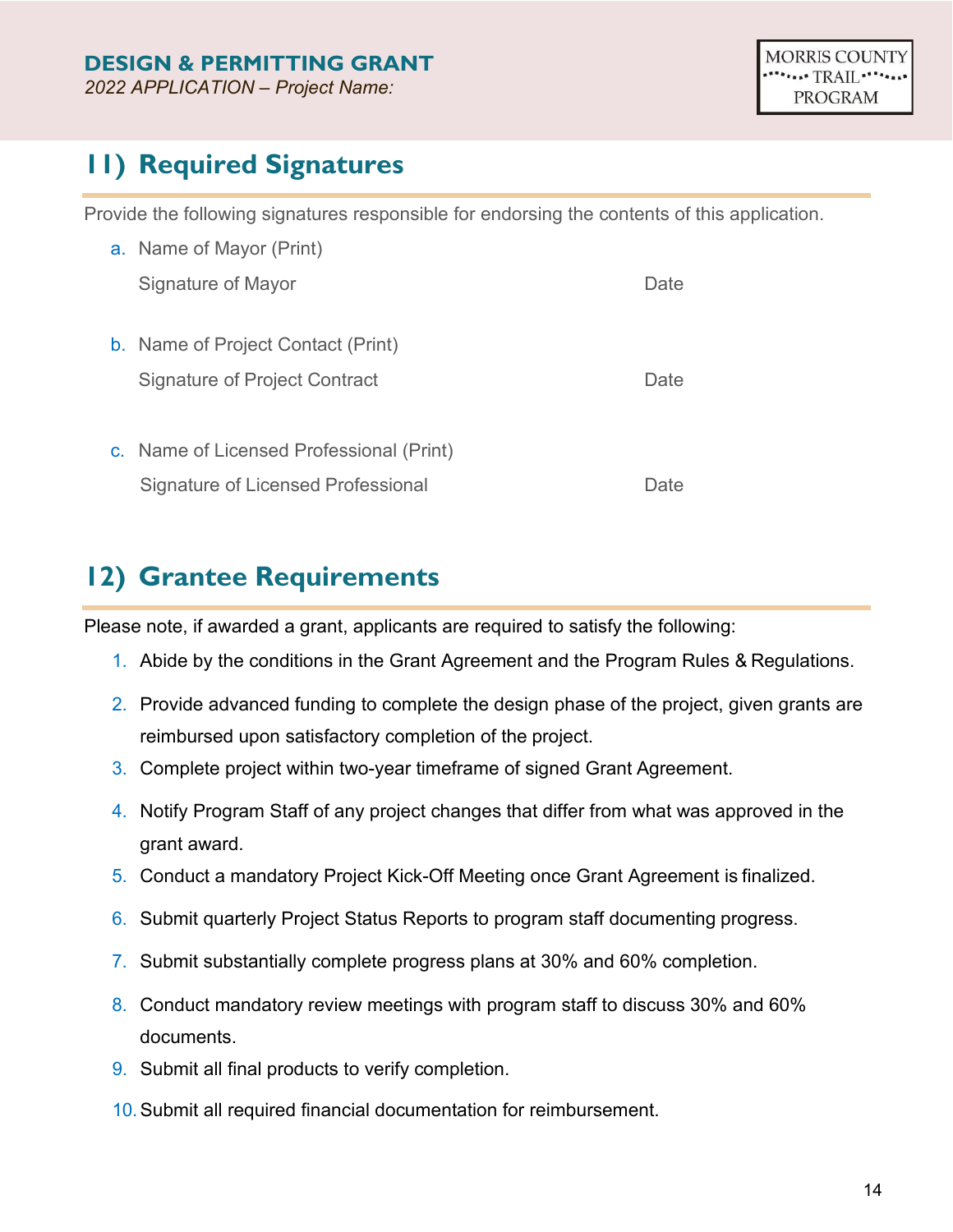### **13) Evaluation Criteria**

Please complete the below information as it relates to your proposed project.

|               | <b>PROJECT PURPOSE</b>                                                                                                                 | <b>DESCRIPTION &amp; SUPPORT INFORMATION</b>                                                                                                                                                                                                           |
|---------------|----------------------------------------------------------------------------------------------------------------------------------------|--------------------------------------------------------------------------------------------------------------------------------------------------------------------------------------------------------------------------------------------------------|
|               | Project complies with<br>Department of Justice<br>Title II, ADA<br>standards, and<br>PROWAG accessibility<br>standards                 | Provide a brief description of how the project meets Title II, ADA, and<br>PROWAG standards. Include references to specific features as necessary.                                                                                                     |
| Access        | Project provides<br>access to major<br>destinations such as<br>schools, recreation<br>facilities, and/or<br>community/civic<br>centers | Identify the major destinations the project will provide access to/from.<br>Identify on maps as necessary.                                                                                                                                             |
|               | Project provides<br>access to significant<br>natural, cultural or<br>historic features                                                 | Locate and identify the significant natural, cultural or historic features the<br>project will provide immediate or nearby access. Include maps as necessary.<br>Further documentation shall be provided in Section 6: Environmental<br>Documentation. |
|               | Project is designed to<br>accommodate<br>multiple trail user<br>types                                                                  | Describe how the design of the trail will serve the various user types.<br>Provide design details if necessary.                                                                                                                                        |
| <b>Divers</b> | Project serves a<br>diverse demographic                                                                                                | Briefly describe the range of demographics within 1/2 mile of the trail.                                                                                                                                                                               |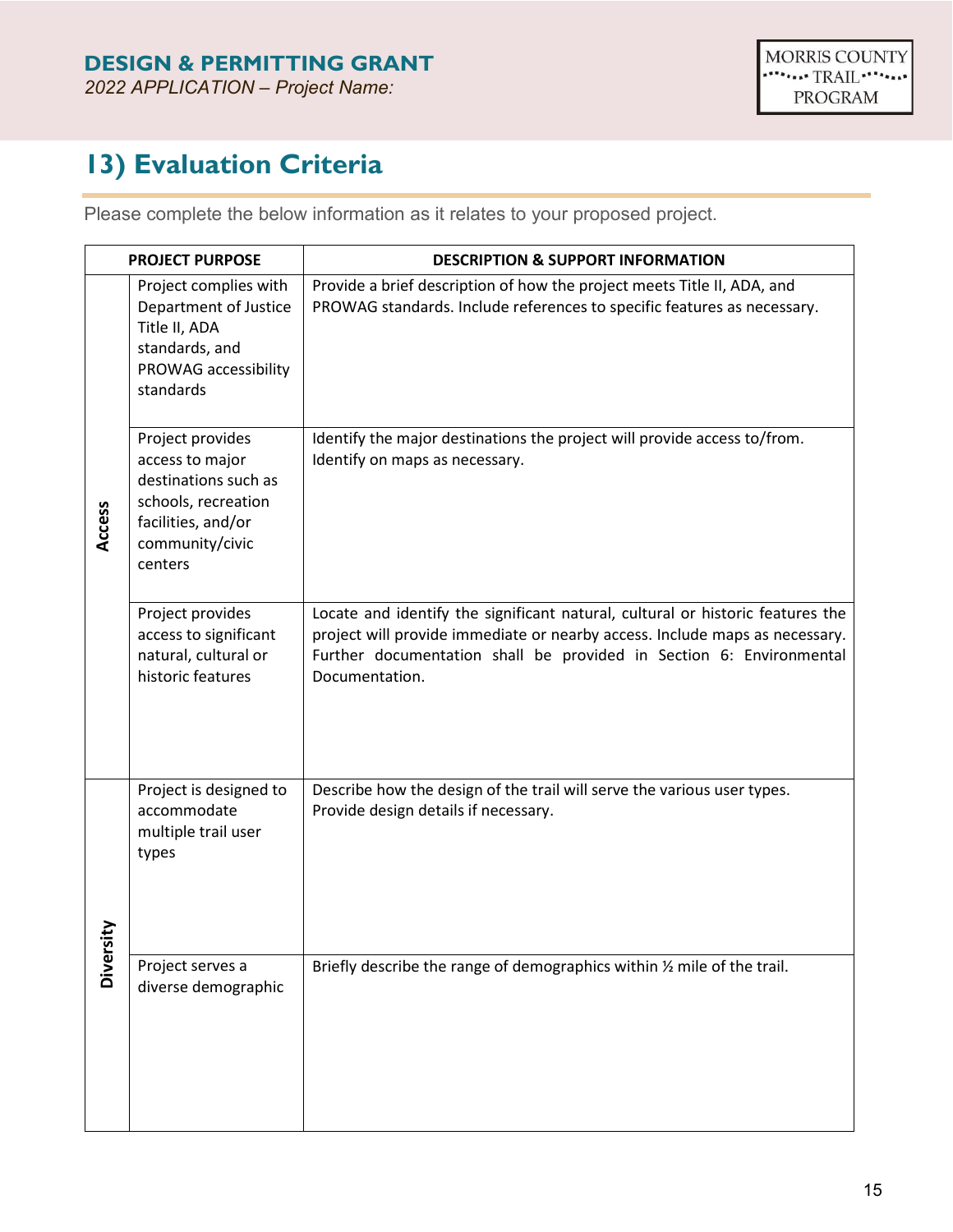**Evaluation Criteria (continued)**

| Connectivity | Project connects to<br>existing trail network<br>(i.e. Federal, State,<br>County, regional, and<br>local) | Locate and identify where the proposed trail project will connect<br>with/extend an existing trail. Note the name of the existing trail and its<br>ownership/jurisdiction, and whether or not the existing trail is regionally<br>significant. Include maps as necessary. |
|--------------|-----------------------------------------------------------------------------------------------------------|---------------------------------------------------------------------------------------------------------------------------------------------------------------------------------------------------------------------------------------------------------------------------|
|              | Project provides<br>connections to<br>adjacent land uses via<br>logical terminus                          | Locate and identify the end points of the proposed trail. Describe how these<br>locations will provide connectivity to existing infrastructure and allow for<br>continued access to adjacent destinations.                                                                |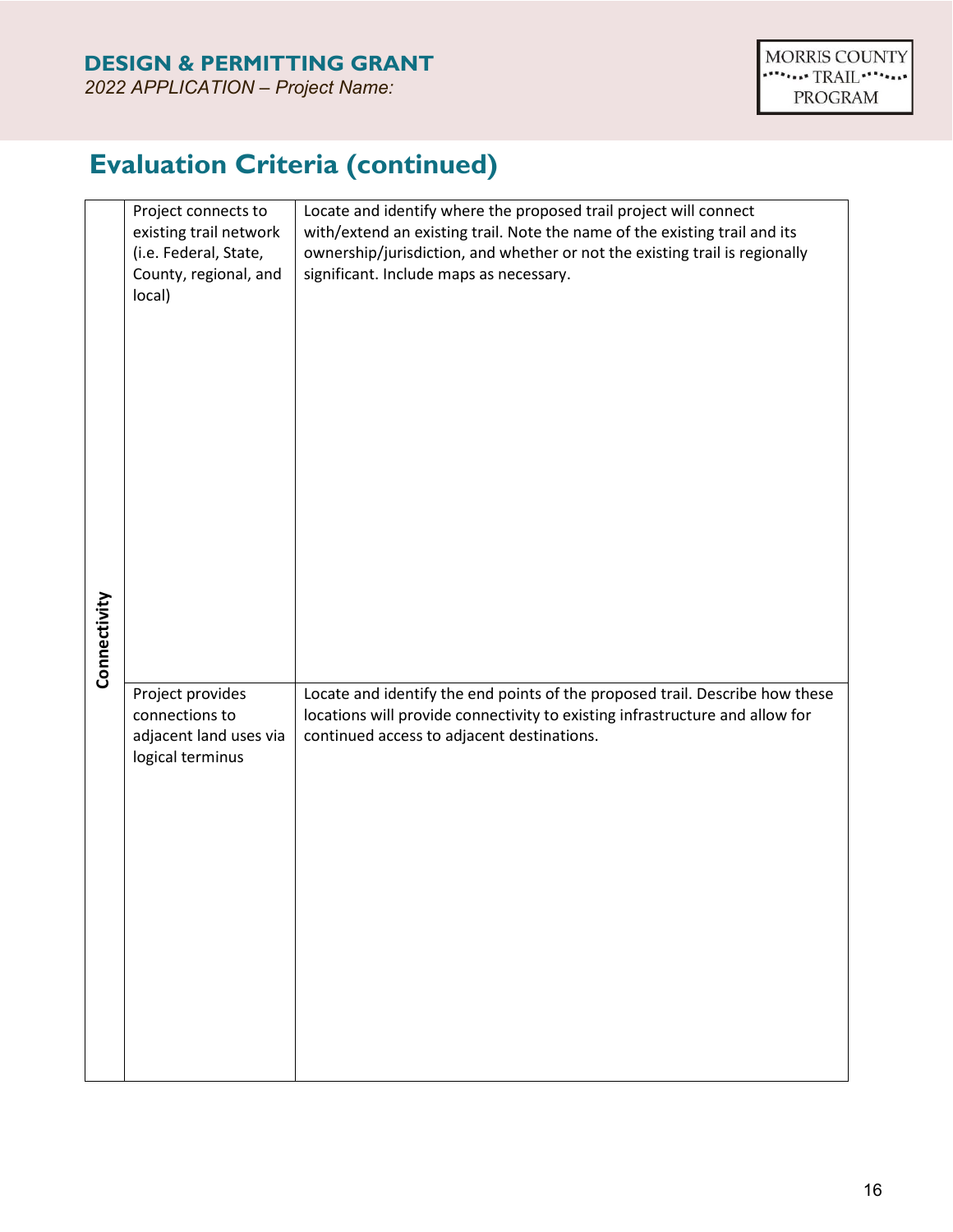# **Evaluation Criteria (continued)**

| Concurrency              | Project is<br>consistent with<br>short and long-<br>term planning<br>goals and<br>initiatives of the<br>municipality,<br>County, or State | Describe how the proposed trail project is consistent with existing local and/or<br>regional planning goals and policy initiatives. Include references to master plan<br>documents, planning studies, engineering studies, safety studies, public<br>feedback, etc.    |
|--------------------------|-------------------------------------------------------------------------------------------------------------------------------------------|------------------------------------------------------------------------------------------------------------------------------------------------------------------------------------------------------------------------------------------------------------------------|
|                          | Project is of<br>regional<br>significance                                                                                                 | Locate and identify the regionally significant features, resources, or sites<br>adjacent to or close to the proposed trail project. Also, describe how the<br>proposed trail project would contribute to the regionally significant features,<br>re-sources, or sites. |
| Funding                  | Applicant has a<br>successful<br>history of<br>implementing<br>grants for similar<br>types of projects                                    | Provide a brief description of previous grants awarded. Include a brief<br>description of grant purpose, the funding source, and dollar amount. Also<br>note whether the project has been successfully implemented and completed.                                      |
| <b>Project Readiness</b> |                                                                                                                                           | The overall application will be evaluated to assess applicants understanding of<br>the project needs and ability to move to construction.                                                                                                                              |